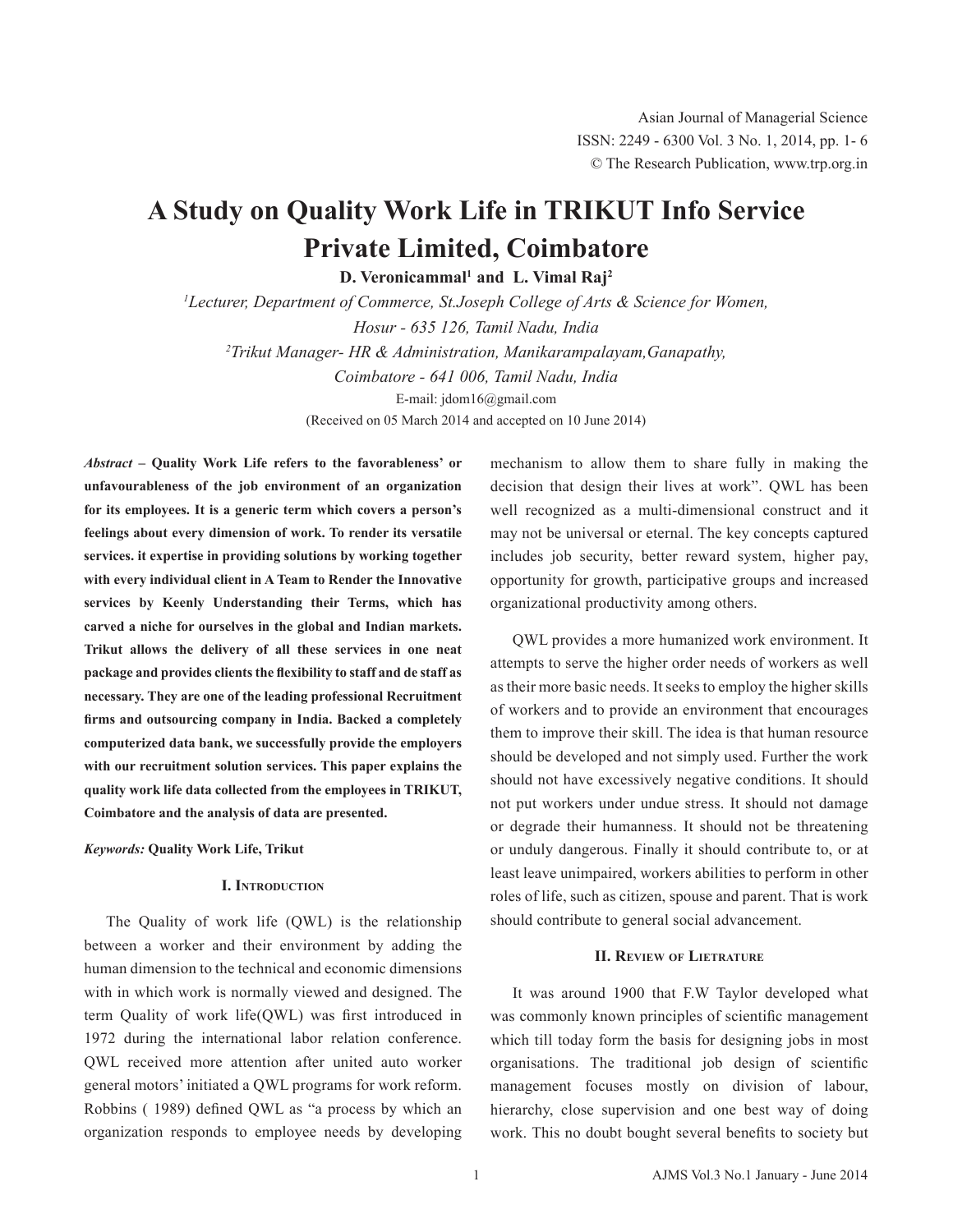its disadvantage has been its high human cost. The highly specialized jobs have made workers socially isolated from their fellow workers weakened their community of interest in the whole product and de skilled them to such an extent that workers have lost pride in their work. The system of hierarchy has totally dependent on the superior. It is always the superior not the subordinate who initiates action control over the work environment.

The success of any organisation is highly dependent on how it attracts recruits, motivates and retains its workforce. Today's organizations need to be more flexible so that they are equipped to develop their workforce and enjoy their commitment therefore organisation are required to adopt a strategy to improve the employees Quality of Working Life to satisfy both the organisational objectives and employee needs.

According to Harrison "QWL is the degree to which work in an organisation contributes to material and psychological well beings of its members." According to D.S Cohan "QWL is a process of joint decision making, collaboration and building mutual respect between management and employees." Kates, Carol; Tuttle, Timothy (1996) the management wants to reduce the cost of manufacturing, increase quality, improve customer service, and above all increase earnings by capturing a larger share of the global market.. Labour unions, on the other hand, may accept a partnership agreement to improve their memberships' quality of work life. This includes job security, opportunity for personal growth within a company, a voice in the daily operations of the business, and increased earnings. Although both labour and management stand to benefit from high-performance work systems, such partnerships cannot flourish unless both sides agree that some division of increased earnings is fair. Partnership demands mutual trust between management and labours.

Almalki, M.J., FitzGerald, G., Clark, M. ( 2012) Quality of work life (QWL) is defined as the extent to which an employee is satisfied with personal and working needs through participating in the workplace while achieving the goals of the organization. QWL has been found to influence the commitment and productivity of employees in health care organizations, as well as in other industries.

## **III.Objectives**

- 1. To know the overall quality of work life in the organization and its impact on employees work culture.
- 2. To measure the level of satisfaction of employees towards the quality of work life.
- 3. To suggest suitable measures to improve the quality of work life.
- 4. To identify the major areas of dissatisfaction if any, and provide valuable suggestions improving the employees satisfaction in those areas.

## **IV. RESEARCH METHODOLGY**

The type of research design used in the study was descriptive research, because it helps to describe a particular situation prevailing within a company. Careful design of the descriptive studies was necessary to ensure the complete interpretation of the situation and to ensure minimum bias in the collection of data.

Both the Primary and Secondary data collection method were used in the project. First time collected data are referred to as primary data. In this research the primary data was collected by means of a Structured Questionnaire. The questionnaire consisted of a number of questions in printed form. It had both open-end closed end questions in it. Data which has already gone through the process of analysis or were used by someone else earlier is referred to secondary data. This type of data was collected from the books, journals, company records etc.

Sampling is the selection of some part of an aggregate or totality on the basis of which a judgment about the aggregate or totality is made. Simple random sampling method was used in this project. Since population was not of a homogenous group, Stratified technique was applied so as to obtain a representative sample. The employees were stratified into a number of subpopulation or strata and sample items (employees) were selected from each stratum on the basis of simple random sampling. For a research study to be perfect the sample size selected should be optimal i.e. it should neither be excessively large nor too small. Here the sample size was bounded to 112.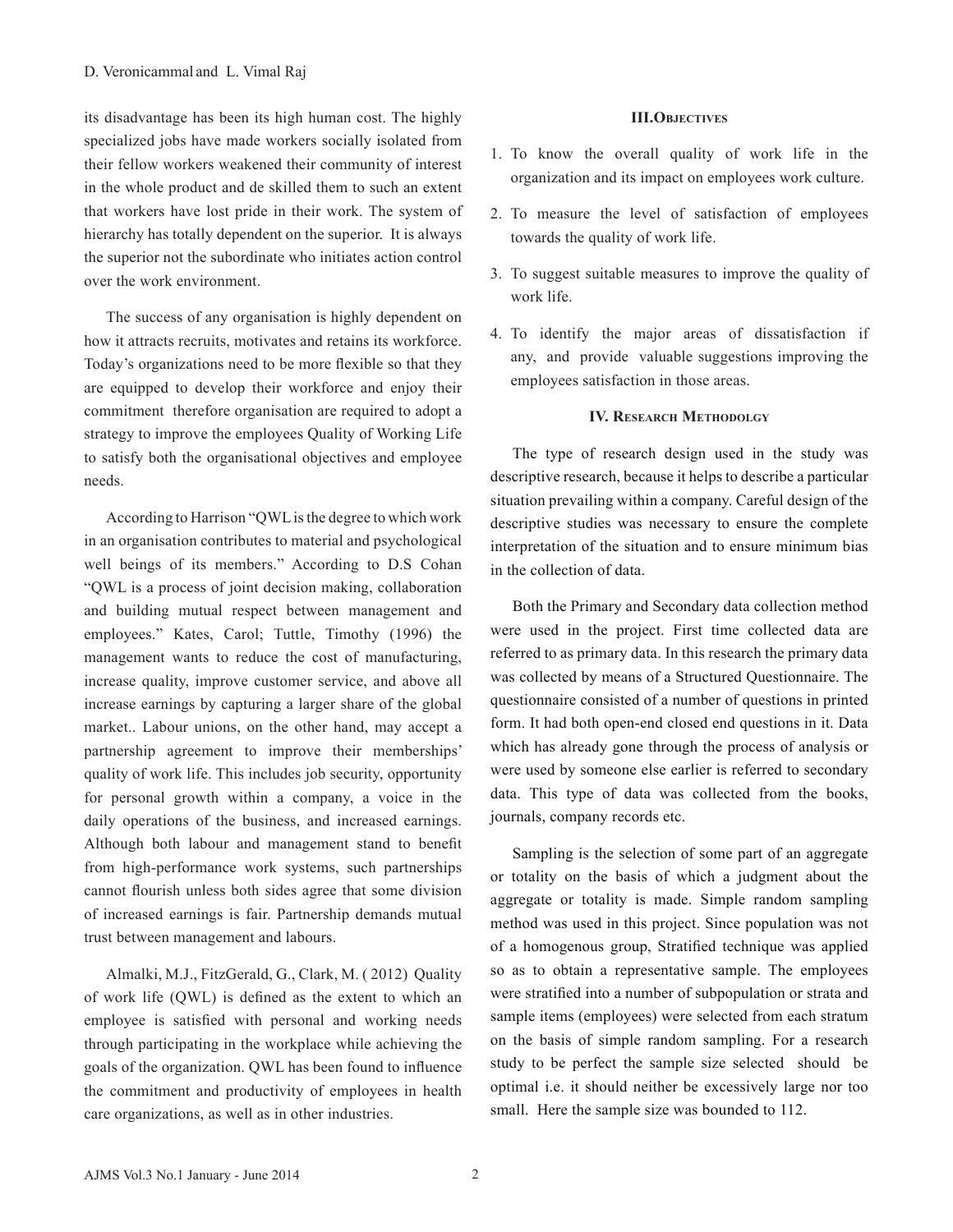# **V. Limitation of The Study**

 This Project still suffers from certain limitations, they are as follows:

- 1. The Quality of work life involves a wider range. The present study examines it from identified and selected dimensions only. However it is possible that there may be other factors which might not have been covered in this study.
- 2. Some respondents did not properly respond to the Questionnaire; thus to eliminate this aspect the researcher has also conducted some personal interviews.
- 3. The Management allowed the researcher to collect the data from the limited respondents only.

# **VI. Data Analysis and Interpretation**

| S.No. | <b>Items</b> | Respondents/<br><b>Calculated value</b> | <b>Analysis</b><br>(percentage/result) |
|-------|--------------|-----------------------------------------|----------------------------------------|
|       | Very good    |                                         |                                        |
|       | Good         | 46                                      | 40                                     |
|       | Ok           | 49                                      | 44                                     |
|       | Bad          |                                         |                                        |
|       | Very bad     |                                         |                                        |
|       | Total        |                                         | 100                                    |

## Table I Quality of Work

It is seen from the table I that 9% of employees are highly satisfied and 40% of employees are satisfied, 44% of employees are neutral, 0% of employees are dissatisfied, and 7% of employees are highly dissatisfied.

It is seen from the table II that 20% of employees are highly satisfied with the attention of changes and 39% of employees are satisfied, 26% of employees are neutral, 15% of employees are dissatisfied, and 0% of employees are highly dissatisfied with the attention of changes.

| S.No. | <b>Items</b>             | <b>Respondents/</b><br><b>Calculated value</b> | <b>Analysis</b><br>(percentage/result) |
|-------|--------------------------|------------------------------------------------|----------------------------------------|
|       | Strongly agree           | 22                                             | 20                                     |
|       | Agree                    | 44                                             | 39                                     |
|       | Moderate                 | 29                                             | 26                                     |
|       | Disagree                 |                                                |                                        |
|       | <b>Strongly Disagree</b> |                                                |                                        |
|       | Total                    | 112                                            | 100                                    |

Table II Proper Communication with Employees

Table III Cordial Relationship Among Employees

| S.No. | <b>Items</b>             | Respondents/<br><b>Calculated value</b> | <b>Analysis</b><br>(percentage/result) |
|-------|--------------------------|-----------------------------------------|----------------------------------------|
|       | Strongly agree           |                                         |                                        |
|       | Agree                    |                                         | 54                                     |
|       | Moderate                 | 39                                      | 35                                     |
|       | Disagree                 |                                         |                                        |
|       | <b>Strongly Disagree</b> |                                         |                                        |
|       | Total                    |                                         |                                        |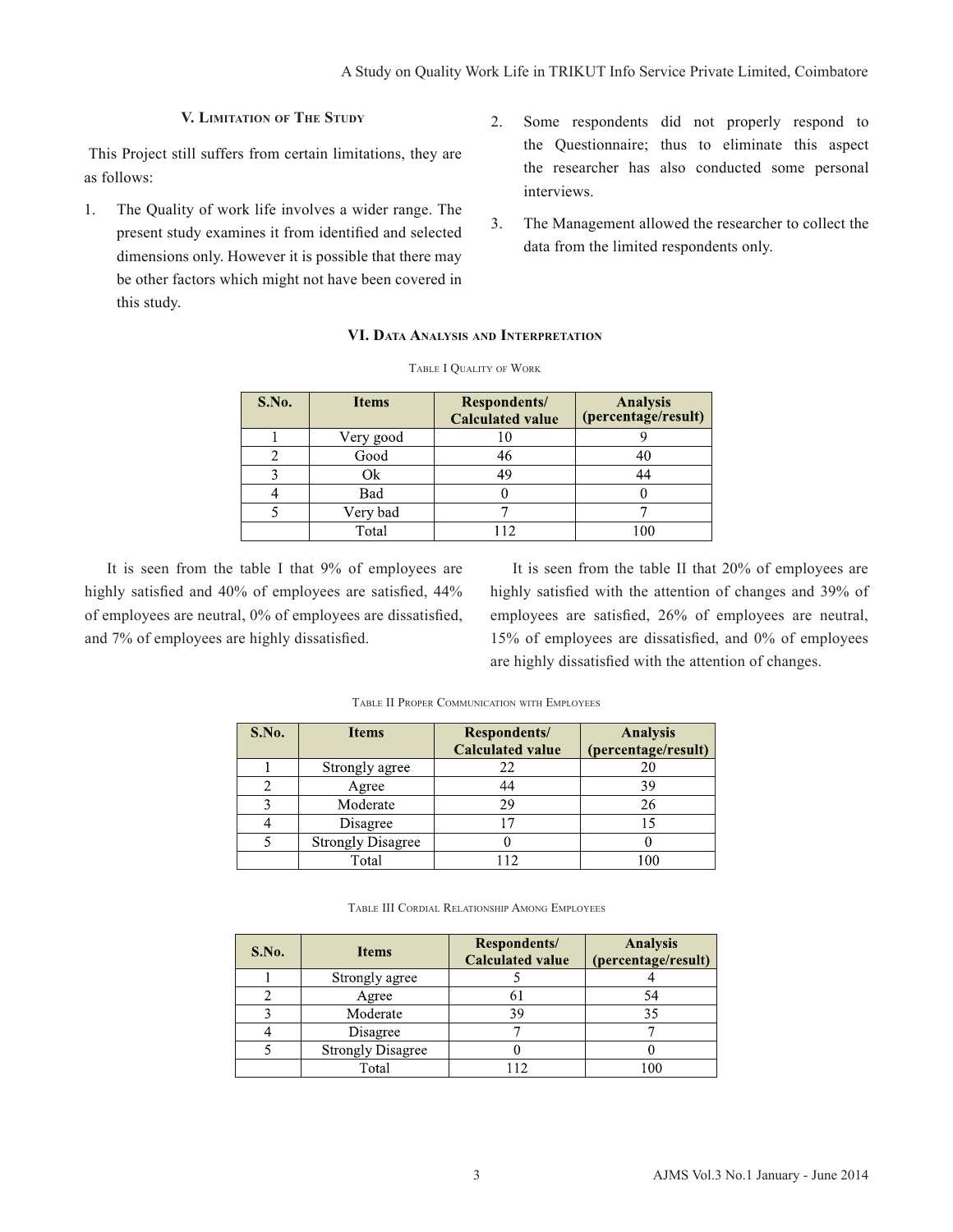It is seen from the table III that 4% of employees are highly satisfied cordial relationship among employees and 54% of employees are satisfied, 35% of employees are neutral, 7% of employees are dissatisfied, and 0% of employees are highly dissatisfied cordial relationship among employees.

It is seen from the table IV that 11% of employees are highly satisfied with training and 45% of employees are satisfied, 35% of employees are neutral, 7% of employees are dissatisfied, and 2% of employees are highly dissatisfied with training.

### Table IV Training

| S.No. | <b>Items</b>               | Respondents/<br>Calculated<br>value | <b>Analysis</b><br>(percentage/result) |
|-------|----------------------------|-------------------------------------|----------------------------------------|
|       | Highly satisfied           | 12                                  |                                        |
| C     | Satisfied                  | 51                                  | 45                                     |
| 2     | Neutral                    | 39                                  | 35                                     |
|       | Dissatisfied               |                                     |                                        |
|       | <b>Highly Dissatisfied</b> |                                     |                                        |
|       | Total                      | 112                                 | 100                                    |

| S.No. | <b>Items</b>               | Respondents/<br><b>Calculated value</b> | <b>Analysis</b><br>(percentage/result) |
|-------|----------------------------|-----------------------------------------|----------------------------------------|
|       | Highly satisfied           |                                         |                                        |
|       | Satisfied                  | 58                                      | 52                                     |
|       | Neutral                    | 29                                      | 26                                     |
|       | Dissatisfied               |                                         |                                        |
|       | <b>Highly Dissatisfied</b> |                                         |                                        |
|       | Total                      |                                         |                                        |

#### Table VI Grievance Redressal

| S.No. | <b>Items</b>               | Respondents/<br><b>Calculated value</b> | <b>Analysis</b><br>(percentage/result) |
|-------|----------------------------|-----------------------------------------|----------------------------------------|
|       | Highly satisfied           | 10                                      |                                        |
|       | Satisfied                  | 56                                      | 50                                     |
|       | Neutral                    | 39                                      | 35                                     |
|       | Dissatisfied               |                                         |                                        |
|       | <b>Highly Dissatisfied</b> |                                         |                                        |
|       | Total                      |                                         | 100                                    |

It is seen from the table V that 7% of employees are highly satisfied performance appraisal and 52% of employees are satisfied, 26% of employees are neutral, 13% of employees are dissatisfied, and 2% of employees are highly dissatisfied performance appraisal.

It is seen from the table VI that 9% of employees are highly satisfied with grievance redressed and, 35% of employees are neutral, 4% of employees are dissatisfied, and 2% of employees are highly dissatisfied with grievance redressed.

|  |  |  | <b>TABLE VII REWARD RECOGNITION</b> |
|--|--|--|-------------------------------------|
|--|--|--|-------------------------------------|

| S.No. | <b>Items</b> | Respondents/<br><b>Calculated value</b> | <b>Analysis</b><br>(percentage/result) |
|-------|--------------|-----------------------------------------|----------------------------------------|
|       | Yes          | 16                                      |                                        |
|       | No           | hh                                      | 59                                     |
|       | Total        |                                         | ۱n٢                                    |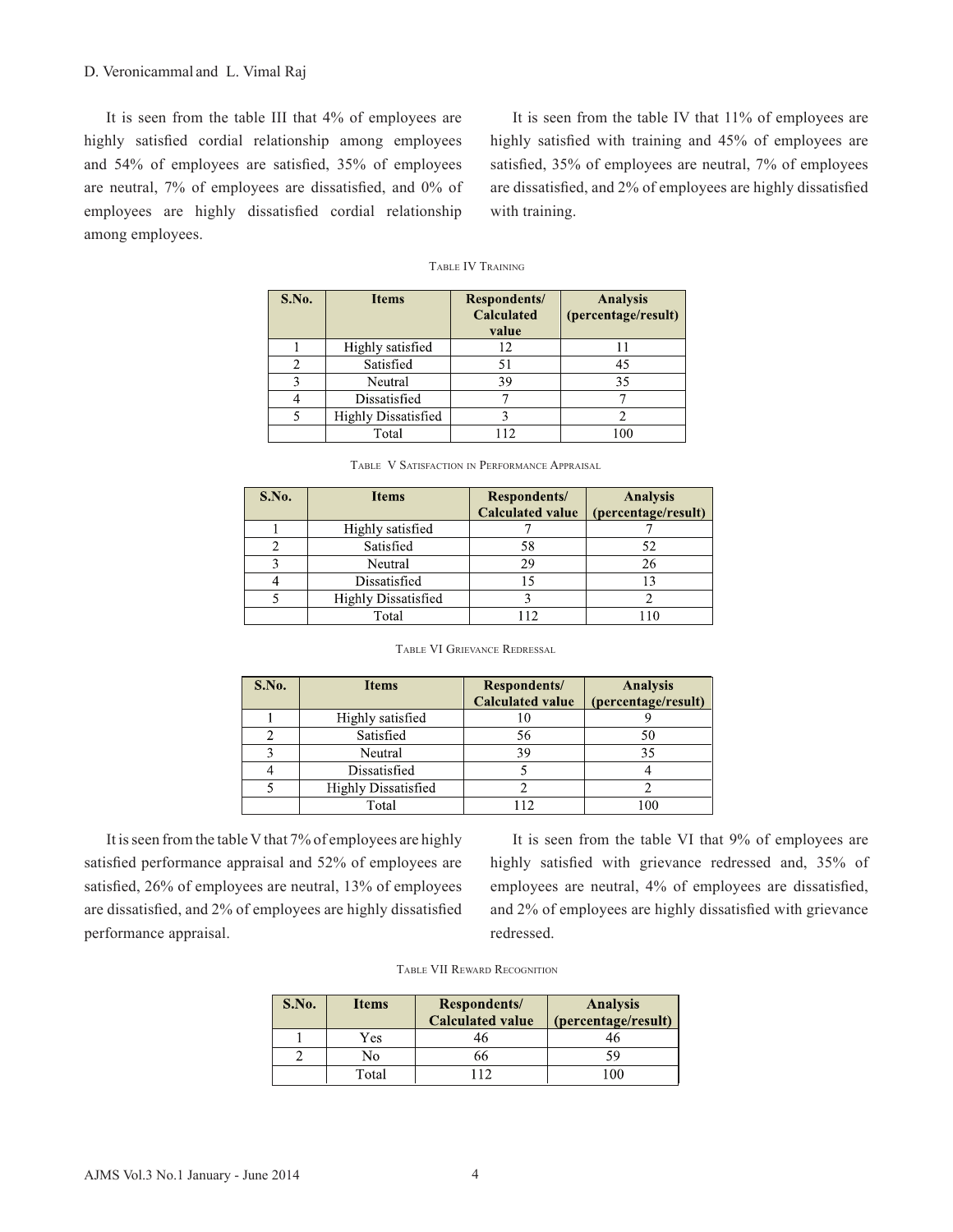It is seen from the table VII that 41% of employees are highly satisfied with reward recognition and 59% of them are highly dissatisfied with reward recognition.

It is seen from the table VIII that 9% of employees are highly satisfied with the career development and 41% of employees are satisfied, 33% of employees are neutral, 13% of employees are dissatisfied, and 4% of employees are highly dissatisfied with the career development.

| S.No. | <b>Items</b> | <b>Respondents/</b><br>Calculated<br>value | <b>Analysis</b><br>(percentage/result) |
|-------|--------------|--------------------------------------------|----------------------------------------|
|       | Very good    | 10                                         |                                        |
| 2     | Good         | 46                                         | 4                                      |
| 3     | Ok           | 36                                         | 33                                     |
|       | Bad          | 15                                         | 13                                     |
| 5     | Very bad     |                                            |                                        |
|       | Total        | 12                                         | 100                                    |

| S.No. | <b>Items</b>    | Respondents/<br><b>Calculated value</b> | <b>Analysis</b><br>(percentage/result) |
|-------|-----------------|-----------------------------------------|----------------------------------------|
|       | Very True       |                                         |                                        |
|       | True            | 54                                      | 48                                     |
| ٩     | Somewhat true   | 19                                      |                                        |
|       | Not too true    |                                         |                                        |
|       | Not at all true |                                         |                                        |
|       | Total           | 112                                     |                                        |

Table IX Freedom to Carry on The Work

| Age           | <b>Highly</b><br>satisfied | <b>Satisfied</b> | <b>Neutral</b> | <b>Highly</b><br>dissatisfied | <b>Total</b> |
|---------------|----------------------------|------------------|----------------|-------------------------------|--------------|
| Below 25 yrs  |                            |                  |                |                               |              |
| 25-35 yrs     |                            |                  | Ŀ              |                               | 29           |
| 35-45 yrs     |                            | 10               | 12             |                               | 24           |
| 45-55 yrs     |                            |                  |                |                               |              |
| 55 yrs &above |                            | 10               | 10             |                               | 25           |
| Total         | 10                         | 46               | 49             |                               | 112          |

It is seen from the table IX that 11% of employees are highly satisfied, 48% of employees are satisfied, 17% of employees are neutral, 15% of employees are dissatisfied, and 9% of employees are highly dissatisfied with the freedom of work.

# **VII. Findings**

- 1. 44% of employees are neutral with quality of work life.
- 2. 39% of employees are satisfied with the attention of changes.
- 3. 54% of employees are satisfied cordial relationship among employees.
- 4. 45% of employees are satisfied with training.
- 5. 52% of employees are satisfied with performance appraisal.
- 6. 50% of employees are satisfied with grievance redressed.
- 7. 59% of employees are highly dissatisfied with reward recognition.
- 8. 41% of employees are satisfied with the career development.
- 9. 48% of employees are satisfied with the freedom given to the employee for doing their own work.